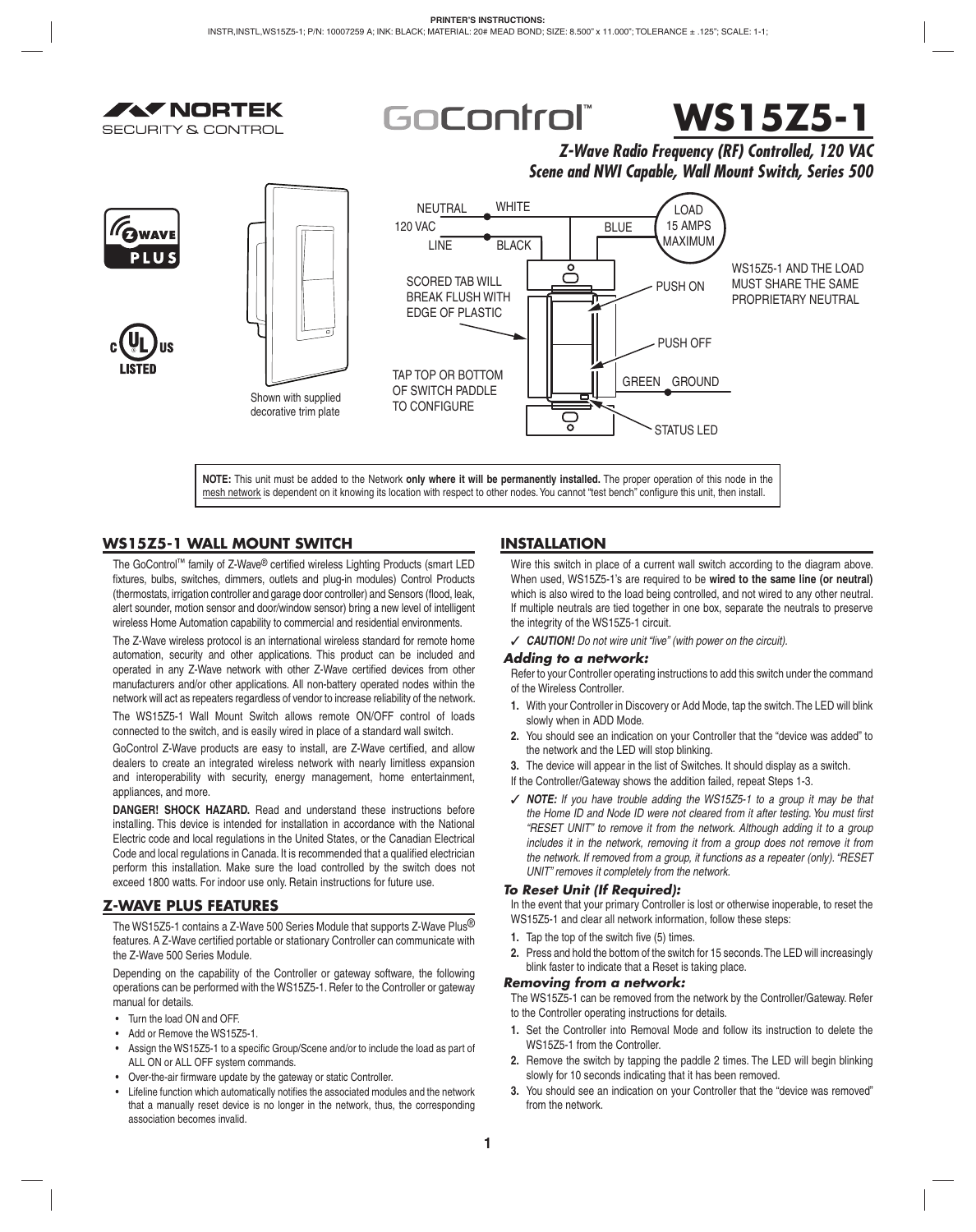# **BASIC OPERATION**

# *(Local Control)*

- The switch paddle on the WS15Z5-1 allows the user to:
- Turn the attached load on or off.
- Tapping top of switch turns the load attached ON.
- Tapping bottom of switch turns the load attached OFF.

## *LED Indication*

To act as a night light, the LED on the WS15Z5-1 will turn ON when the load attached is OFF. However, the LED can be user configured to turn ON, when the load attached is ON, if so desired. See "CONFIGURATION" section.

# *Remote Control*

The WS15Z5-1 will respond to BASIC and BINARY commands that are part of the Z-Wave system. Refer to your Controller's instructions as to whether your Controller can transmit those commands.

## *Associations*

The GoControl WS15Z5-1 supports three (3) Association Groups. Group 1 is the "Lifeline" group and must be assigned the Node ID of the Z-Wave

Controller to which unsolicited notifications from the WT00Z5-1 will be sent.

Group 1 supports a single Node ID. The Z-Wave Controller should set the Lifeline Association automatically after inclusion. For instructions on how to set Associations, please refer to your Z-Wave Controller instructions. Group 2 nodes will be sent BASIC On/Off commands and is intended to control switches like the GoControl WS15Z5. Group 3 nodes will be sent Multilevel Switch commands and is intended to control dimmers like the GoControl WD500Z5. Groups 2 and 3 support up to five (5) Node IDs.

# **Creating Associations**

- **1.** Learn all devices into the Z-Wave Hub.
- **2.** Tap the paddle of the WS15Z5-1 four times quickly to enter Association mode. The LED will begin to blink quickly (twice per second).
- **3.** Follow the instructions for inclusion or exclusion of the device to be associated. For GoControl devices, tap the button one or two times.
- **4.** Repeat Step #2 and #3 for up to 5 total dimmers and / or switches within 60 seconds of entering Association mode.
- **5.** Association mode will turn off after 60 seconds or when a node has been associated.

Although the Associations are now functional, it is recommended that you refer to your Hubs instructions to "Heal" the Z-Wave network to recognize the new Associations. Dimmers are automatically assigned to group 3 and other devices are assigned to group 2.

## **Removing Associations**

To remove the Associations, if the Hub has recognized the Associations, refer to the Z-Wave Hub's instructions on how to remove Associations. If the Hub has not recognized the Associations, removing the WS15Z5-1 from the Z-Wave network will eliminate the Associations.

# **ADVANCED OPERATION**

# *All On/All Off*

The WS15Z5-1 supports the ALL ON / ALL OFF commands. The WS15Z5-1 can be set to respond to ALL ON and ALL OFF commands four different ways.

Refer to your Controller for information on how to set the WS15Z5-1 to operate in the manner you desire. Some Controllers may be only able to set certain settings of ALL ON/ALL OFF response.

The four different ways the WS15Z5-1 can be setup to respond to ALL ON and ALL OFF commands are:

- **1.** Responds to ALL ON or the ALL OFF command.
- **2.** Responds to ALL OFF command but will not respond to ALL ON command.
- **3.** Responds to ALL ON command but will not respond to ALL OFF command.
- **4.** Responds to ALL ON and the ALL OFF command.

# *New Central Scene Command Class Support*

The GoControl Dimmer Switch supports the new Central Scene Command Class. This allows the Switch to execute up to 10 independent events that are triggered by Key Attributes related to (2) two Scene Numbers.

By tapping or holding down the top or bottom of the Switch paddle a specific Scene Number Key Attribute is transmitted as shown below in addition to the standard operation of the switch as described above in Basic Operations Load Control section.

| <b>Paddle Presses</b>    | Scene<br><b>Number</b> | <b>Key Attribute</b> |
|--------------------------|------------------------|----------------------|
| Press & Hold Top         |                        | 2                    |
| Release Top              |                        |                      |
| Single Tap Top           |                        | 0                    |
| Double Tap Top           |                        | 3                    |
| Triple Tap Top           |                        | 4                    |
| Press & Hold Bottom      | $\overline{2}$         | 2                    |
| Release Bottom           | 2                      |                      |
| Single Tap Bottom        | 2                      | 0                    |
| Double Tap Bottom        | 2                      | 3                    |
| <b>Triple Tap Bottom</b> | 2                      |                      |

When the paddle is tapped or pressed, the dimmer sends the Scene Number and Key Attribute to the Z-Wave Hub via Association Group 1. The hub can then control any Z-Wave devices supported by the Hub. Refer to your Z-Wave Hub instructions for details on how to control other devices using the Central Scene feature.

- ✓ *NOTE: The Z-Wave Hub has to support the Central Scene Command Class in order to take advantage of this feature.*
- ✓ *NOTE: The Scene Number is not the same as standard Z-Wave Scenes IDs. The Scene Number is simply the top (1) or bottom (2) of the paddle and is not a "Scene" in the classic Z-Wave sense. The Key Attribute tells the Hub how the paddle was pressed as described in the table above.*

# **CONFIGURATION**

The WS15Z5-1 supports the Configuration command. Each unit can be configured to operate slightly differently than how it works when you first install it.

# Using the Configuration command you can configure the following:

# *Night Light*

By default, the LED on the WS15Z5-1 will turn OFF when the load attached is turned ON. To make the LED turn ON when the load attached is turned ON, set Parameter 3 to a value of 1.

|             | Parameter Length Valid Values | <b>Configuration Option</b>                                                             |
|-------------|-------------------------------|-----------------------------------------------------------------------------------------|
| 3<br>1 Byte | 0                             | LED OFF when the load is on, and ON when the load<br>is off (default - night lite mode) |
|             |                               | LED ON when the load is on, and OFF when the<br>lload is off                            |
|             | ŋ                             | LED is always on                                                                        |
|             | 3                             | LED is always off                                                                       |
|             | 4                             | LED blinks during RF transmissions from or to the<br>device                             |

# *Invert Switch*

To change the top of the switch to OFF and the bottom of the switch ON, set Parameter 4 to a value of 1.

|  |        | Parameter Length Valid Values | <b>Configuration Option</b>                            |
|--|--------|-------------------------------|--------------------------------------------------------|
|  | 1 Byte |                               | Top of switch is ON, bottom of switch is OFF (default) |
|  |        |                               | Bottom of switch is ON, top of switch is OFF           |

# *Over-The-Air (OTA) Update*

A Quadruple tap of the switch enables the firmware update mode. Firmware update mode must be entered before the system Controller sends the firmware update command to begin downloading new firmware. Firmware update mode is enabled for 60 seconds after the quadruple tap. If the Firmware update does not begin before the end of the 60 seconds then firmware update mode is exited returns to normal operation. The LED "winks" twice per second indicating it is in firmware update mode.

# *Resetting to Defaults*

Each configuration Parameter can be set back to its default setting by setting the default bit in the Configuration Set command. See your Controller's instructions on how to do this (and if it supports it). All configuration commands will be reset to their default state when the WS15Z5-1 is excluded from the Z-Wave network by using the Controller to reset the node.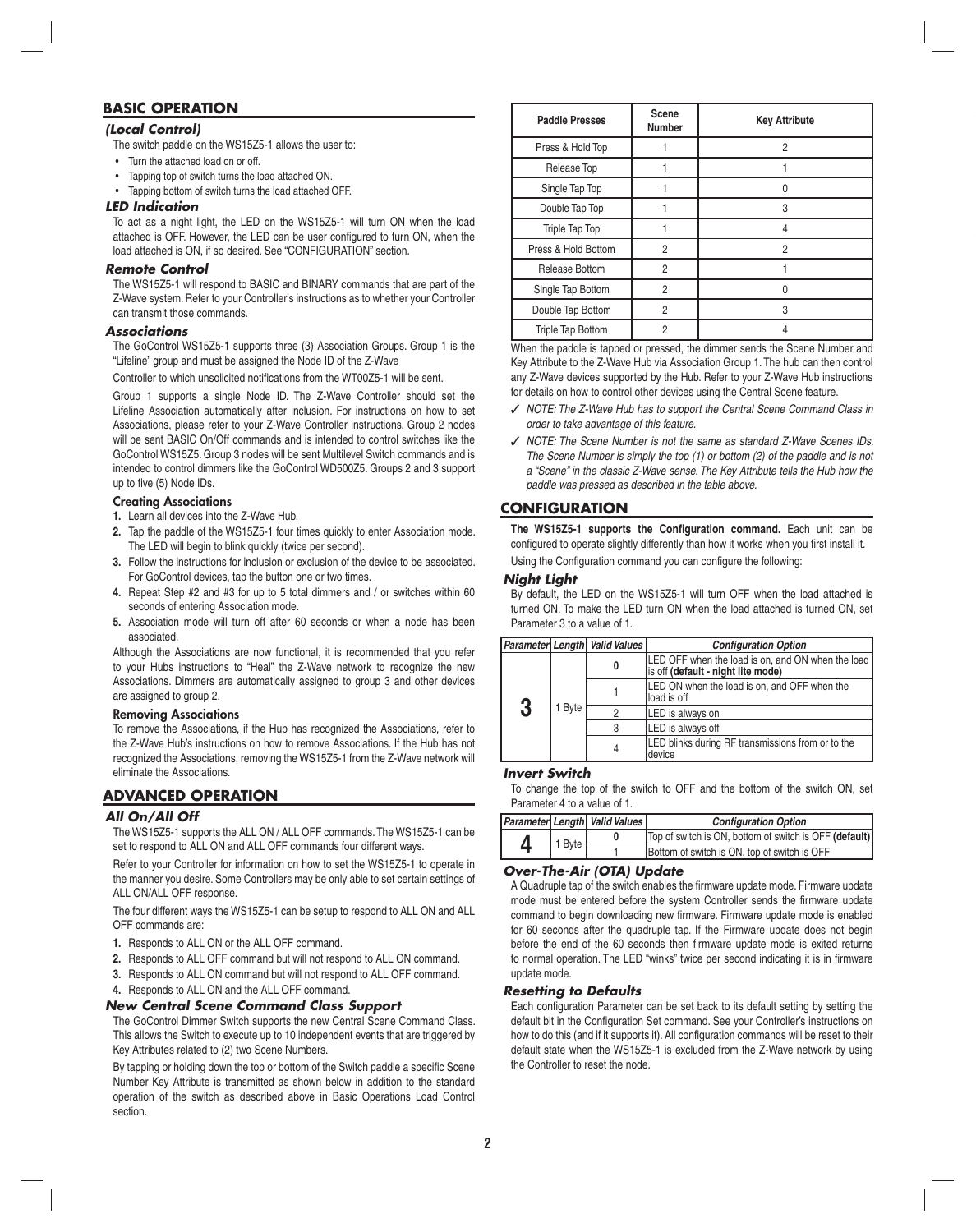# **SPECIFICATIONS**

| Power:               | 120 VAC, 60 Hz                                   |
|----------------------|--------------------------------------------------|
| Signal (Frequency):  | 908.42 MHz / 916 MHz                             |
| <b>Maximum Load:</b> | Resistive: 15 amps (1800 watts) maximum, 120 VAC |
|                      | Motor: 1/2 H.P. maximum. 120 VAC                 |
|                      | Incandescent: 600W maximum, 120 VAC              |
| Range:               | Up to 130 feet line of sight                     |

## **REGULATORY INFORMATION**

The WS15Z5-1 is certified to comply with applicable FCC and IC rules and regulations governing RF and EMI emissions This device complies with Part 15 of the FCC Rules. Operation is subject to the following two conditions: (1) This device may not cause harmful interference, and (2) This device must accept any interference received, including interference that may cause undesired operation.

## *FCC Notice*

This equipment has been tested and found to comply with the limits for a Class B digital device, pursuant to Part 15 of the FCC Rules. These limits are designed to provide reasonable protection against harmful interference in a residential installation.

This equipment generates, uses, and can radiate radio frequency energy and, if not installed and used in accordance with the instructions may cause harmful interference to radio communications. However, there is no guarantee that interference will not occur in a particular installation. If this equipment does cause harmful interference to radio or television reception, which can be determined by turning the equipment off and on, the user is encouraged to try to correct the interference by one or more of the following measures:

- Reorient or relocate the receiving antenna.
- Increase the separation between the equipment and receiver
- Connect the equipment into an outlet on a circuit different from that to which the receiver is connected
- Consult the dealer or an experienced radio/TV technician to help.
- Changes or modifications not expressly approved by the party responsible for compliance could void the user's authority to operate the equipment

## *IC Notice*

#### This Class B digital apparatus complies with Canadian ICES-003

Cet appareil numérique de la classe B est conforme à la norme NMB-003 du Canada. Le présent appareil est conforme aux CNR d'Industrie Canada applicables aux appareils radio exempts de licence. L'exploitation est autorisée aux deux conditions suivantes : (1) l'appareil ne doit pas produire de brouillage, et (2) l'utilisateur de l'appareil doit accepter tout brouillage radioélectrique subi, même si le brouillage est susceptible d'en compromettre le fonctionnement.

This device complies with the Industry Canada license exempt RSS standard(s). Operation is subject to the following two conditions: (1) this device may not cause interference, and (2) this device must accept any interference, including interference that may cause undesired operation of the device.

## **NOTICES**

Z-Wave<sup>®</sup> and Z-Wave Plus<sup>®</sup> are registered trademarks of Sigma Designs and its subsidiaries in the United States and other countries.

# **WARRANTY**

#### *What is Covered?*

Nortek Security & Control ("NS&C") warrants to consumers who purchase this product for personal, family or household purposes new from NS&C directly or from an authorized NS&C dealer, that the product will be free from defects in materials and workmanship for a period of (1) year from the date of purchase. This warranty only applies if the product is installed at a residence in the 50 United States or District of Columbia, and only at the site of the original installation. It is not transferable. This warranty is not extended to resellers.

If a defect exists, NS&C will have you ship the defective part or product to us and we will, at our option, either repair or replace it. This warranty does not cover the cost of labor to remove a defective part or product or to reinstall any repaired or replacement part.

This warranty does not cover defects or damages caused by improper handling, maintenance, storage, installation, removal or re-installation, misuse, non-factory authorized modification or alteration, use of incompatible accessories, electrical power problems or surges, impact by foreign objects, accident, fire, acts of God, normal wear and tear or shipping damage other than a shipment from NS&C. Note that all NS&C products are designed to be installed, removed and serviced by trained individuals or professionals.

Keep your original sales receipt as it will be required to obtain warranty service.

This warranty shall not be extended or restarted upon receipt of any repaired or replacement part or product under this warranty. No person is authorized to extend or otherwise modify this warranty.

#### *How do I Obtain Warranty Service?*

To obtain warranty service, email our Returns Department at returns@nortek.com. Include your name, address, telephone number, the model number of your product, a copy of your original sales receipt, and a description of the problem. Unless we need to discuss the situation further with you, you will be emailed a Return Authorization Number and shipping instructions. If we need to discuss the situation further with you, we will call or email you. NS&C may require troubleshooting on installed product before a Return Authorization Number is issued. Anything shipped to us without a Return Authorization Number will be automatically returned unopened. You are responsible for the charges for shipment to us, unless you are a California resident.

#### *Limitations*

**THE DURATION OF ANY IMPLIED WARRANTY, INCLUDING THE WARRANTIES OF MERCHANTABILITY AND FITNESS FOR A PARTICULAR PURPOSE, SHALL NOT EXCEED THE WARRANTY PERIOD PROVIDED HEREIN.** Some states do not allow limitations on how long an implied warranty lasts, so the above limitation may not apply to you. **NS&C SHALL NOT BE LIABLE FOR ANY INCIDENTAL OR CONSEQUENTIAL DAMAGES RESULTING FROM THE BREACH OF ANY WRITTEN OR IMPLIED WARRANTY.**

Some states do not allow the exclusion of limitation or consequential damages, so the above limitation or exclusion may not apply to you.

This warranty gives you specific legal rights, and you may also have other legal *rights which vary from State to State.*

## *IMPORTANT !!!*

- Radio controls provide a reliable communications link and fill an important need in portable wireless signaling. However, there are some limitations which must be observed.
- For U.S. installations only: The radios are required to comply with FCC Rules and Regulations as Part 15 devices. As such, they have limited transmitter power and therefore limited range
- A receiver cannot respond to more than one transmitted signal at a time and may be blocked by radio signals that occur on or near their operating frequencies, regardless of code settings.
- Changes or modifications to the device may void FCC compliance.
- Infrequently used radio links should be tested regularly to protect against undetected interference or fault.
- A general knowledge of radio and its vagaries should be gained prior to acting as a wholesale distributor or dealer, and these facts should be communicated to the ultimate users.